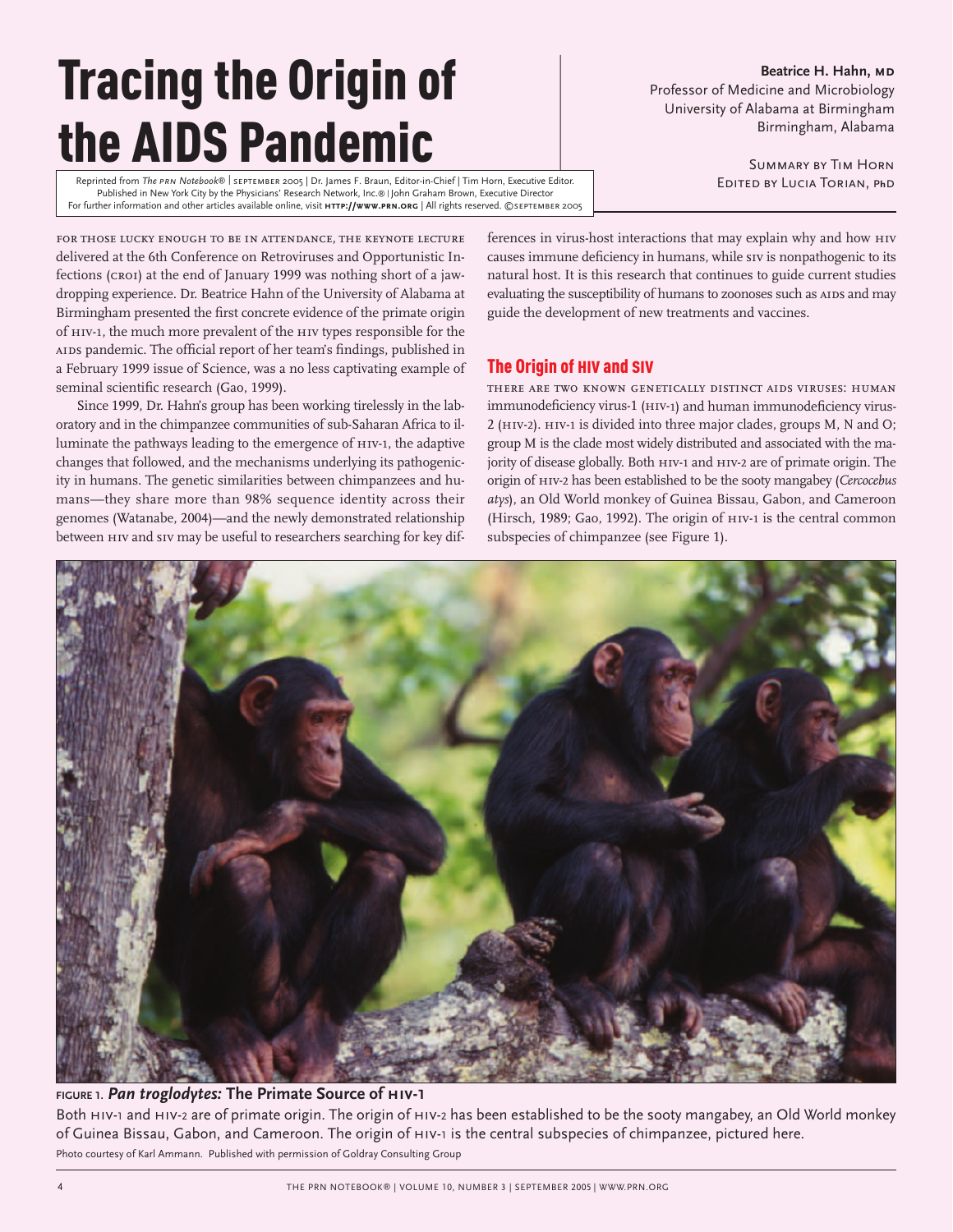

**FIGURE 2.** *Pan Troglodytes* **Subspecies** 

Chimpanzees can be divided into two species: the common chimpanzee (*Pan troglodytes*) and the bonobo *(Pan paniscus)*. *Pan troglodytes* can be divided into four subspecies: *Pan troglodytes schweinfurthii (P. t. schweinfurthii)*, also known as the eastern common chimpanzee; *Pan troglodytes troglodytes (P. t. troglodytes)*, or the central common chimpanzee; *Pan troglodytes verus (P. t. versus)*, or the western common chimpanzee; and *Pan troglodytes vellerosus (P. t. vellerosus)*, or the Nigeria chimpanzee.

Source: Sharp, 2005. *Journal of Virology* 79(7):3892. Adapted with permission of the American Society for Microbiology.

"The reason we know this is because these primates harbor viruses that are genetically very closely related to the human viruses," Dr. Hahn said. "What most people don't know is that there are at least 38 other primate species in sub-Saharan Africa, each harboring their own version of what is called simian immunodeficiency virus, or siv." Chimpanzees acquired siv from two smaller primates, the greater spotnosed monkey (*Cercopithecus petaurista*) and the red-capped mangabey (*Cercocebus torquatus*). "The chimpanzee virus is a recombinant of ancestors of these other viruses," she added. "Chimpanzees acquired their infection like humans did, by hunting and consuming naturally infected primates."

Dr. Hahn pointed out the term siv is a misnomer. "We called it siv because it's so closely related to HIV, which we discovered first," she said. "However, siv is not an immunodeficiency virus—it does not cause immune deficiency, or AIDS, in its natural host."

# Primate Lentiviruses

hiv is an rna virus that codes for the enzyme reverse transcriptase, which is needed to transcribe the viral RNA into a DNA copy that is capable of integrating itself into the host cell genome. Within the retrovirus family, hiv is classified as a lentivirus. It has morphologic and genetic similarities to animal lentiviruses, including those infecting cats (feline immunodeficiency virus), sheep (visna virus), goats (caprine arthritis-encephalitis virus), and non-human primates (siv). "When we compare the sequences of these lentiviruses, phylogenetic analysis yields clusters revealing common ancestors," Dr. Hahn explained. "The human viruses cluster with siv; they do not cluster with the lentiviruses in other animals. However, the cluster that we do see indicates that the human viruses have to be the result of cross-species transmission, meaning that they clearly came from primates."

The primate lentiviruses for which full-length genomic sequences are available fall into several major, approximately equidistant, phylogenetic lineages. "When you compare different primate lentiviruses, what you see is that the viruses cluster according to their species," Dr. Hahn explained. "When all chimp viruses cluster together, or all sooty mangabey viruses cluster together, it's easy to recognize when they cross over to a different species. In addition, what has been observed is that some closely related species have closely related viruses. This has given rise to the hypothesis that these viruses are very old. Perhaps they are as old as the species, to the point where some viruses and some hosts coevolved. And that would put a timeline of approximately a million years on some of these. It's also clear that there is cross-species transmission; not just to humans, but among non-human primates themselves."

One limitation of the research conducted thus far is the fact that most sivs are derived from primates studied in captivity. This, Dr. Hahn argued, does not provide information concerning the prevalence, genetic diversity, and geographic distribution in the wild. "What we're left with are questions concerning the magnitude of the existing siv reservoirs and the associated human zoonotic risk," she said.

**The Origin of HIV:** *Pan troglodytes*<br>chimpanzees can be divided into two species: the common chimpanzee (*Pan troglodytes*) and the bonobo (*Pan paniscus*). Pan troglodytes can be divided into four subspecies: *Pan troglodytes schweinfurthii (P. t. schweinfurthii)*, also known as the eastern common chimpanzee; *Pan troglodytes troglodytes (P. t. troglodytes)*, or the central common chimpanzee; *Pan troglodytes verus (P. t. versus)*, or the western common chimpanzee; and *Pan troglodytes vellerosus (P. t. vellerosus),* or the Nigeria chimpanzee. The geographic locations of the four *Pan troglodytes* subspecies in sub-Saharan Africa are detailed in Figure 2.

Prior to 1999, only three wild-born *Pan troglodytes* tested in laboratories had been found to harbor siv (sivcpz). Two of the chimpanzees (gab<sup>1</sup> and gab2), caught wild in Gabon, had viruses with similar genotypes. The third chimpanzee (Noah), confiscated in Antwerp after having been illegally imported from Zaire (now the Democratic Republic of Congo), had a variant of sivcpz that differed genotypically from the sivcpz variants found in GAB1 and GAB2 (Huet, 1990; Jansenns, 1994; Jin, 1994).

In 1999, Dr. Hahn's group sequenced the genome of a fourth sivcpz strain, isolated from frozen samples taken from an African-born chimpanzee (Marilyn) who died of sepsis after having given birth to stillborn twins in 1985 while housed at an American primate center (Gao, 1999). Marilyn's sepsis and the stillbirths were not associated with immune deficiency, as siv does not cause immune deficiency in chimpanzees. With access to equipment intended for mitochondrial DNA analysis, Dr. Hahn's group also determined Marilyn's subspecies, along with the subspecies of the three other sivcpz-infected *Pan troglodytes*.

The analysis revealed that GAB1, GAB2, and Marilyn harbored viruses closely related to each other. All were members of the subspecies *P. t. troglydytes*. Noah, who harbored the genetically divergent sivcpz strain, belonged to the subspecies *P. t. schweinfurthii*. Phylogenetic analyses also revealed that all HIV-1 strains known to infect humans, including HIV-<sup>1</sup> groups M, N, and O, were closely related to just one of these sivcpz lineages: that found in *P. t. troglodytes*.

According to a recent review by Drs. Paul Sharp, George Shaw, and Hahn, detailed phylogenetic analyses of hiv-1 diversity in west equatorial Africa have provided additional evidence for a *P. t. troglodytes* origin of hiv-1 (Sharp, 2005). The three highly divergent hiv-1 strains—groups M, N, and O—are more closely related to sivcpz from *P. t. troglodytes* than from *P. t. schweinfurthii*. Remarkably, these three ни-1 groups were not each other's closest relatives but instead were interspersed with sivcpz within the HIV-1/SIVcpz radiation (see Figure 3). This finding suggests that there were three separate introductions of sivcpz into the human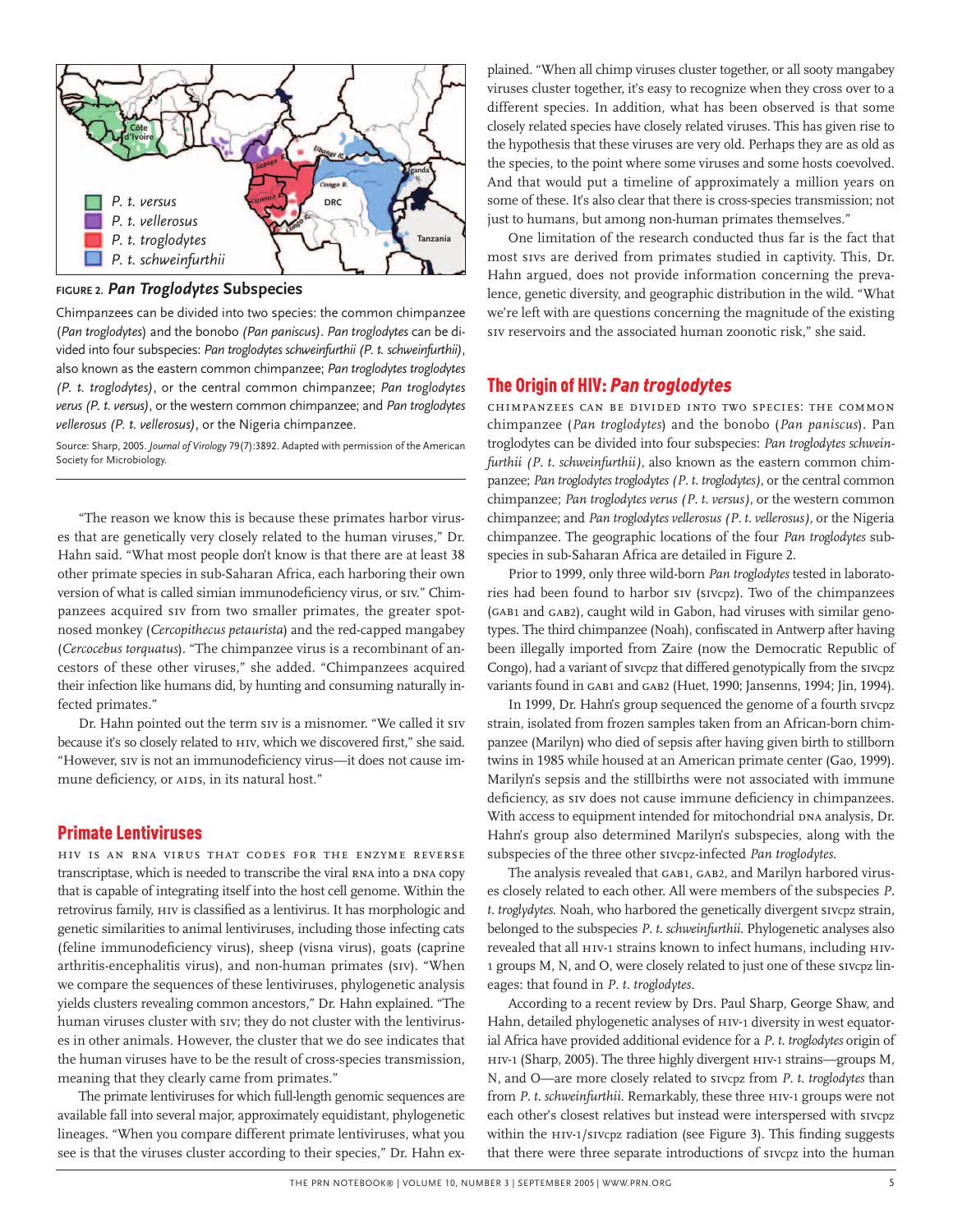

**FIGURE 3. Evolutionary Relationships of sivcpz and hiv-1 Strains** 

The evolutionary relationships of sivcpz and hiv-<sup>1</sup> strains are based on maximum-likelihood phylogenetic analyses of full-length envelope protein sequences. sivcpz strains from *P. t. troglodytes* are featured in red at the top of the phylogenetic tree, whereas sivcpz strains from *P. t. schweinfurthii* are featured in blue at the bottom of the tree. Representative strains of hiv-1 groups M, N, and O are included for comparison.

Source: Sharp, 2005. *Journal of Virology* 79(7):3892. Adapted with permission of the American Society for Microbiology.

population, all from the central common subspecies of chimpanzee.

Consistent with this suggestion was the observation that  $H_1$ IV-1 groups N and O are largely restricted to west equatorial Africa (group N has been reported only in Cameroon), coincident with the natural range of the central chimpanzee subspecies. hiv-1 group M has been spread globally, yet the greatest extent of hiv-1 group M genetic diversity has been reported in Kinshasa, the capital of the Democratic Republic of Congo, which has led to the suggestion that the epidemic began in this geographic region. While wild chimpanzees are not found in the immediate vicinity of Kinshasa, this city of nearly 7 million people is situated on the Congo River, which likely allowed for the easy transport of siv-infected bushmeat and of infected humans from rural to urban areas (see Figure 4 on page 7).

These results demonstrated that the sivcpz-infected *P. t. troglodytes* is the natural origin of HIV-1 and is the source of at least three independent introductions of sivcpz into the human population.

#### Natural SIVcpz Reservoirs

interestingly, siv prevalence among chimpanzees in captivity isunexpectedly low. More than 2,000 wild-born chimpanzees in captivity have been tested and only eight full-length sequences from siv-infected chimpanzees are available: six from *P. t. troglodytes* and two from *P. t. schweinfurthii*. "sivcpz infection appears to be very rare," Dr. Hahn commented. "After 15 years of studying this, all we have in the database are eight sequences. This definitely isn't for lack of looking."

The rarity of sivcpz infection has led to a number of important questions: Do chimpanzees represent a natural siv reservoir? If so, what are the prevalence, geographic distribution, and genetic diversity of sivcpz in the wild? How, why, when, and where was sivcpz transmitted to humans? Finally, were adaptive changes required to transform sivcpz into an epidemically important human pathogen?

Answers to these questions can only be found in one place: chimpanzees' natural habitats. However, the evaluation of chimpanzees in the wild presents many challenges. First, they are an endangered species; poaching and lost natural habitat have decimated their numbers. Second, their habitat is remote and fragmented. They live in communities consisting of five to 150 individuals in isolated forest regions. They are also reclusive animals and tend to avoid human contact, except for the rare instances when they have been habituated to human observers.

# Testing in the Wild

all of these factors suggested that collecting blood samples from chimpanzees was not feasible. In turn, Dr. Hahn's group developed methods to identify sivcpz-specific rna and antibodies in chimpanzee urine samples and fecal matter collected from the forest. "We're lucky because antibodies are present in both feces and urine," Dr. Hahn explained.

In a pilot study of sivcpz-infected captive chimpanzees, antibodies were found—using commercially available Western blot—in 63% of fecal and 100% of urine samples, suggesting that this approach was of sufficient sensitivity and specificity for field testing (Santiago, 2002; Santiago, 2003). siv-rna was also doc-

umented in 56% of fecal samples. While the sensitivity did not approach that of antibody testing, all of the sivcpz-infected chimpanzees studied had at least one pcr-positive fecal sample, suggesting that siv-RNA analysis could be used for molecular confirmation of infection, especially if multiple samples from the same individuals could be collected and tested.

# Gombe National Park

with the noninvasive screening assays at the ready, dr. hahn's team headed to Gombe National Park in Tanzania. "It's probably the most famous chimp colony in the world," Dr. Hahn explained. "This is where Dr. Jane Goodall started her work over forty years ago. Gombe is wonderful because many of the chimps are habituated to the presence of human observers. They go about their business and they aren't bothered when someone follows them and records what they do on a daily basis."

Dr. Hahn explained how her study team collects urine from wild chimps. "Trees in the forest contain nests," she said. "The chimps sleep in the nests, in order to avoid being attacked by leopards during the night. We would wake up in the morning before the chimps and stand under the trees with collection baskets. Basically, they do the same thing we do in the morning. We'd capture the urine in the baskets and collect the necessary sample amount. As for feces, we'd collect it off the jungle floor and preserve it for testing."

Gombe National Park is a very small national park, approximately 675 kilometers by 70 kilometers, located on the shores of Lake Tanganyika. "It's pretty much an island of forest in Tanzania," Dr. Hahn explained. "Everything to the north, south, and east of Gombe National Park has been deforested, meaning that there's no place for the chimpanzees to go. This is bad, because the chimps can't get out and there is concern of inbreeding."

There are three *P. t. schweinfurthii* communities within Gombe Na-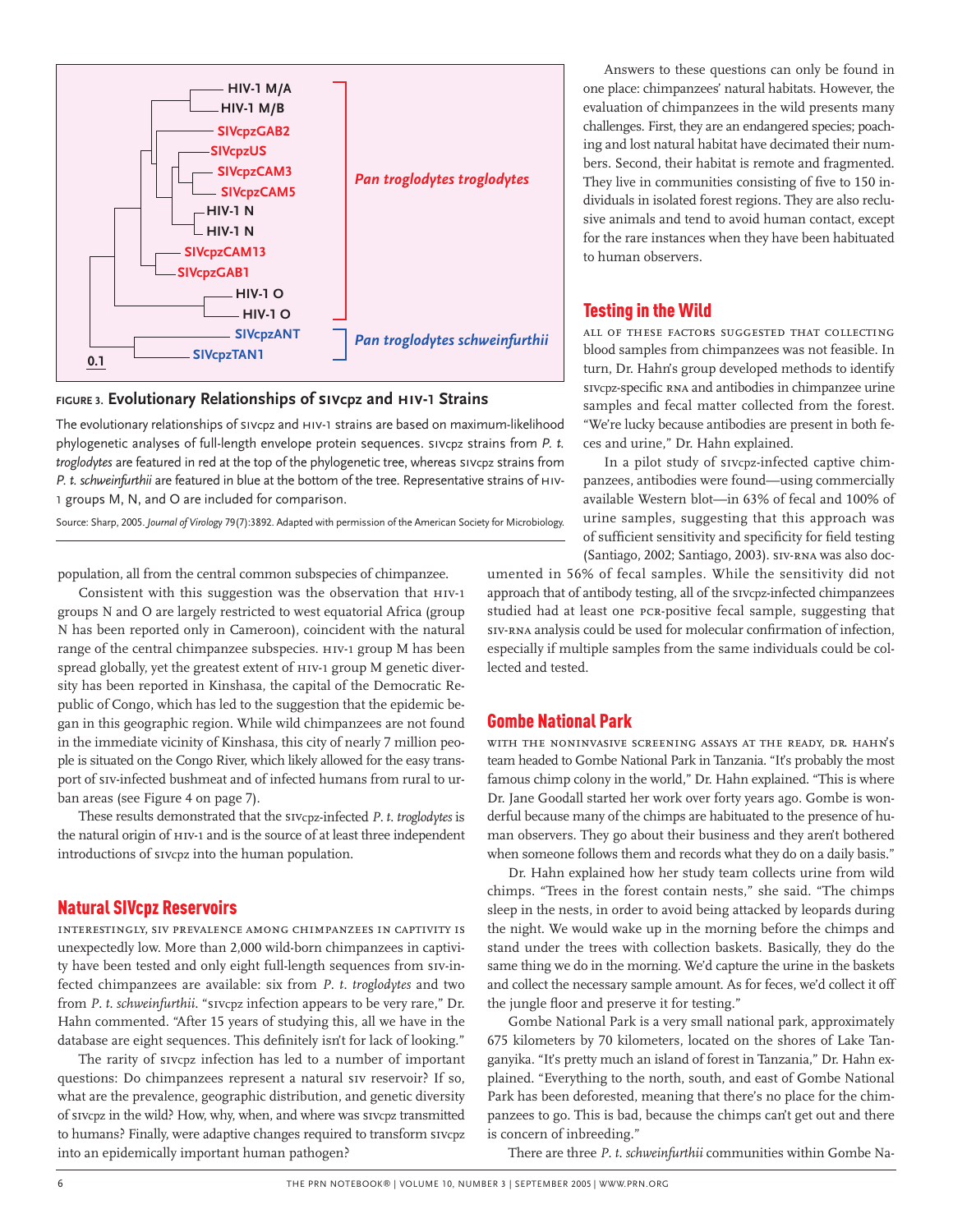

#### **FIGURE 4. Bushmeat in Pointe Noire, Democratic Republic of Congo**

It has been theorized that siv moved from chimpanzees and sooty mangabeys to humans—evolving into pathogenic HIV-1 and HIV-2 respectively through exposure to primate blood, most likely as a result of the bushmeat trade. The hiv-<sup>1</sup> group M epidemic likely began in the region of Kinshasa, Democratic Republic of Congo. Although wild chimpanzees are not found in the immediate vicinity of Kinshasa, the city is situated on the Congo River, which allowed for the easy transport of siv-infected bushmeat and of infected humans from rural to urban areas. At this bushmeat market in Pointe Noire, a butchered chimpanzee is shown in the middle of the photograph, along with other smoked and fresh meat.

Photo courtesy of Karl Ammann. Published with permission of Goldray Consulting Group.

tional Park: the northern Mitumba community, which has about 20 chimps; the central Kasekela community, which has 57 chimps; and the southern Kalande community, which has approximately 20 chimps. "Mitumba and Kasakela are habituated to humans," Dr. Hahn explained. "Kalande is not. The Kalande chimps have not yet been habituated to tolerate the presence of human observers. However, we have been collaborating with other researchers in Gombe who have been able to collect samples for us. We've pretty much tested every chimp in Gombe so far."

An initial survey of 76 of the 95 Gombe chimpanzees yielded sivcpz prevalence estimates of 17%, 5%, and 30% for the Mitumba, Kasekela, and Kalande communities, respectively (Santiago, 2003). Infection was confirmed by urine antibody and/or fecal SIV-RNA analysis in seven of these individuals. Two additional chimpanzees exhibited urine antibody profiles suggestive of infection. More recent studies of the entire Gombe chimpanzee population with more sensitive methods identified 11 additional infections, suggesting an overall sivcpz prevalence throughout Gombe of approximately 20%: 20%, 9%, and 45% for the Mitumba, Kasekela, and Kalande communities respectively.

Most of the infections were identified in the Kalende community. Because Kalende is not habituated, it was virtually impossible to visually link collected samples with the individual chimps. "The chimps would disappear before anyone was able to identify who did what," Dr. Hahn explained. To identify and deduplicate the chimps, Dr. Hahn's group conducted mitochondrial DNA testing of the samples. "We would extract the fecal DNA," she explained. "We performed mitochondrial analysis to confirm that the sample was from a chimp. We got a haplotypes for that. We also got genomic DNA. With this, we could determine the gender of the chimp. We also did microsatellite analysis. All of this together provided us with a genotype. In turn, we could name these chimps based on what we know about them genetically." Thus far, 8/18 (44%) individual chimps in the Kalende community have been found to harbor sivcpz.

These field studies in Gombe were important because they revealed for the first time a prevalence of sivcpz that begins to approximate that found in other primates naturally infected with sivs. Moreover, with approximately half of the Kalende community members infected, it appeared that hotspots of sivcpz infection might exist.